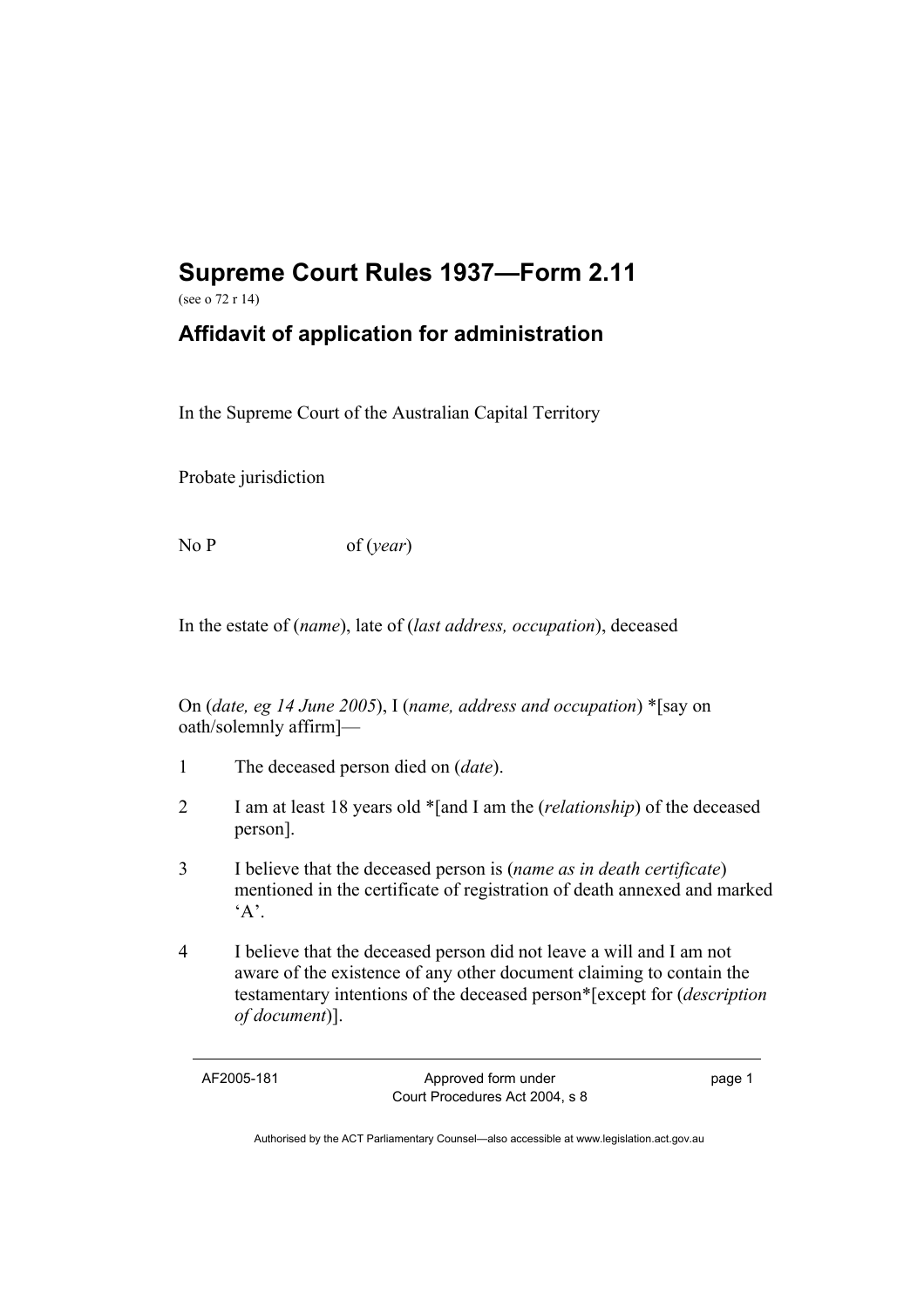5 The following steps have been taken to find out whether the deceased person left a will and whether there is any other document claiming to contain the testamentary intentions of the deceased person:

(*description of searches, enquiries, etc*)

- 6 At the time of \*[his/her] death the deceased person was \*[not married/ married to (*name of spouse*)].
- 7 At the time of \*[his/her] death the deceased person \*[was/was not] living in a domestic partnership1 \*[with (*name of domestic partner*). The domestic partnership had been continuous for (*state the number of months, or years and months, stating which*) before the death of the deceased person].
- 8 \*[The deceased person's domestic partner is the parent of the following \*[child/children] of the deceased person who \*[was/were] under 18 years old when the person died:

 (*list all children of the deceased person and the person's domestic partner, stating each child's full name and date of birth*)]

9 The deceased person \*[did not have any children./had the following \*[child/children]:

> (*list all children of the deceased person, stating each child's full name, date of birth and, if applicable, date of death*)]

- 10 The deceased person\*[left/did not leave] property in the ACT.
- 11 \*\*[I believe that the deceased person considered that \*[his/her] domicile was in the ACT. The reason for my belief is (*state the reason*).]
- 12 The following \*[person is/people are] entitled to share in the administration or distribution of the estate: (*for each person—state name, address, age, relationship to the deceased person and entitlement*—*supporting certificates or other documents to be annexed and marked eg* 'B')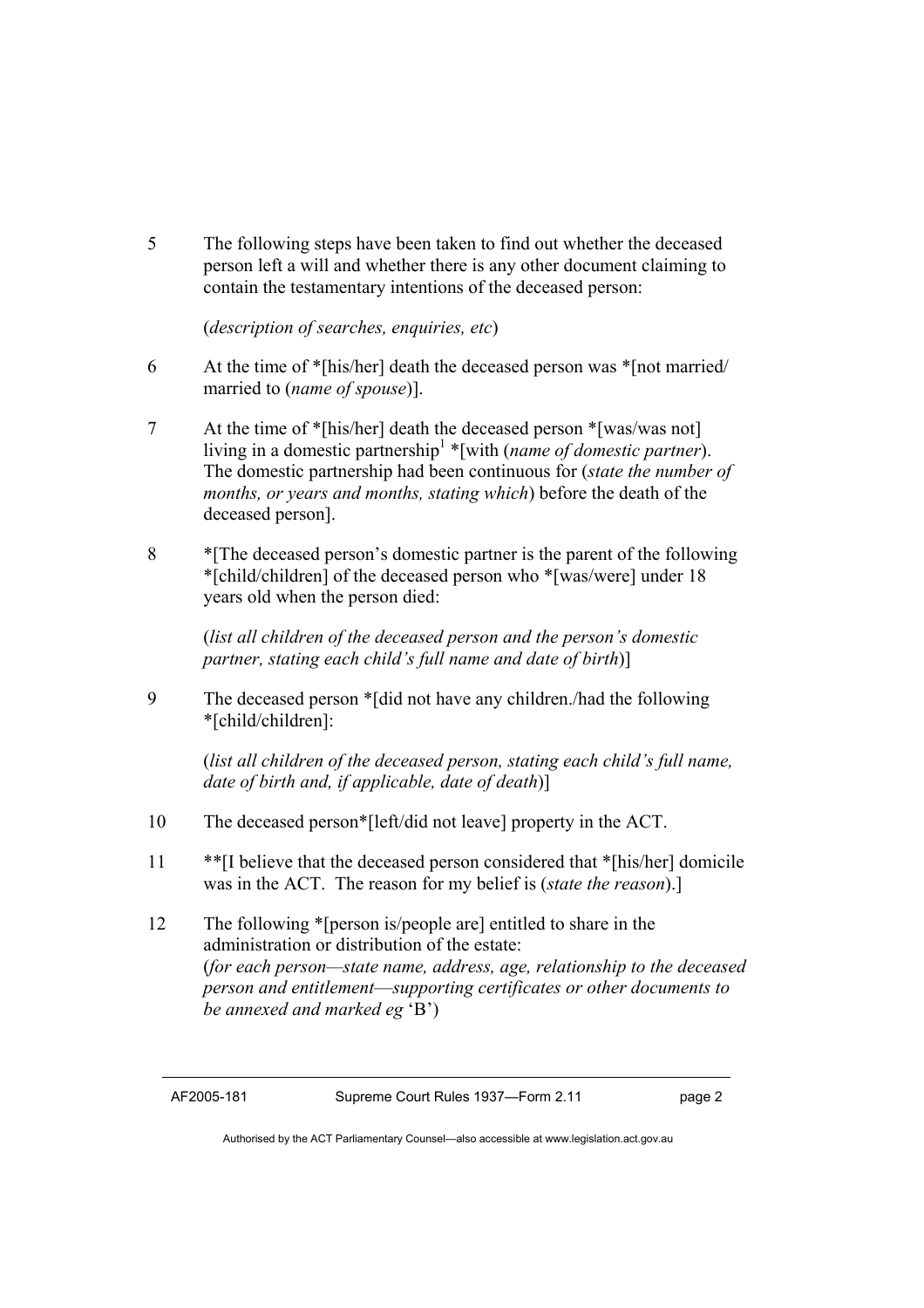- 13 \*[The following people listed in paragraph 12 who are at least 18 years old have consented to me making this application, and copies of their written consents are annexed and marked '(*insert letter, eg* 'C')':]
- 14 \*The following people listed in paragraph 12 who are at least 18 years old have been served with notice of the application:]
- 15 \*[I have not been able to find the following people listed in paragraph 12:]
- 16 \*[I am a creditor of the estate. Particulars of the debt are \*[as follows: (*particulars of debt*)/ set out in the annexed document marked '(*insert letter, eg* D)'.]]
- 17 I am not an undischarged bankrupt and I have not assigned or encumbered my interest in the estate.
- 18 An inventory of all property in the ACT of the deceased person of which I am presently aware is annexed and marked '(*insert letter, eg*  E)'. I will disclose to the Court any other property in the ACT of the deceased person that comes to my notice.
- 19 The estate has a gross value of \$ (*amount*).
- 20 If I am granted administration of the estate of the deceased person, I will administer the estate according to law and, if required, I will give a true account of my administration of the estate to the Registrar.
- 21 Notice of intention to make this application was published on (*date*) in the (*name*) which is a daily newspaper published and circulating in the ACT. A copy of the notice as published is annexed and marked '(*insert letter, eg* F)'.

(*signature of person making affidavit*)

\*[Sworn/Affirmed] at

AF2005-181 Supreme Court Rules 1937—Form 2.11 page 3

Authorised by the ACT Parliamentary Counsel—also accessible at www.legislation.act.gov.au